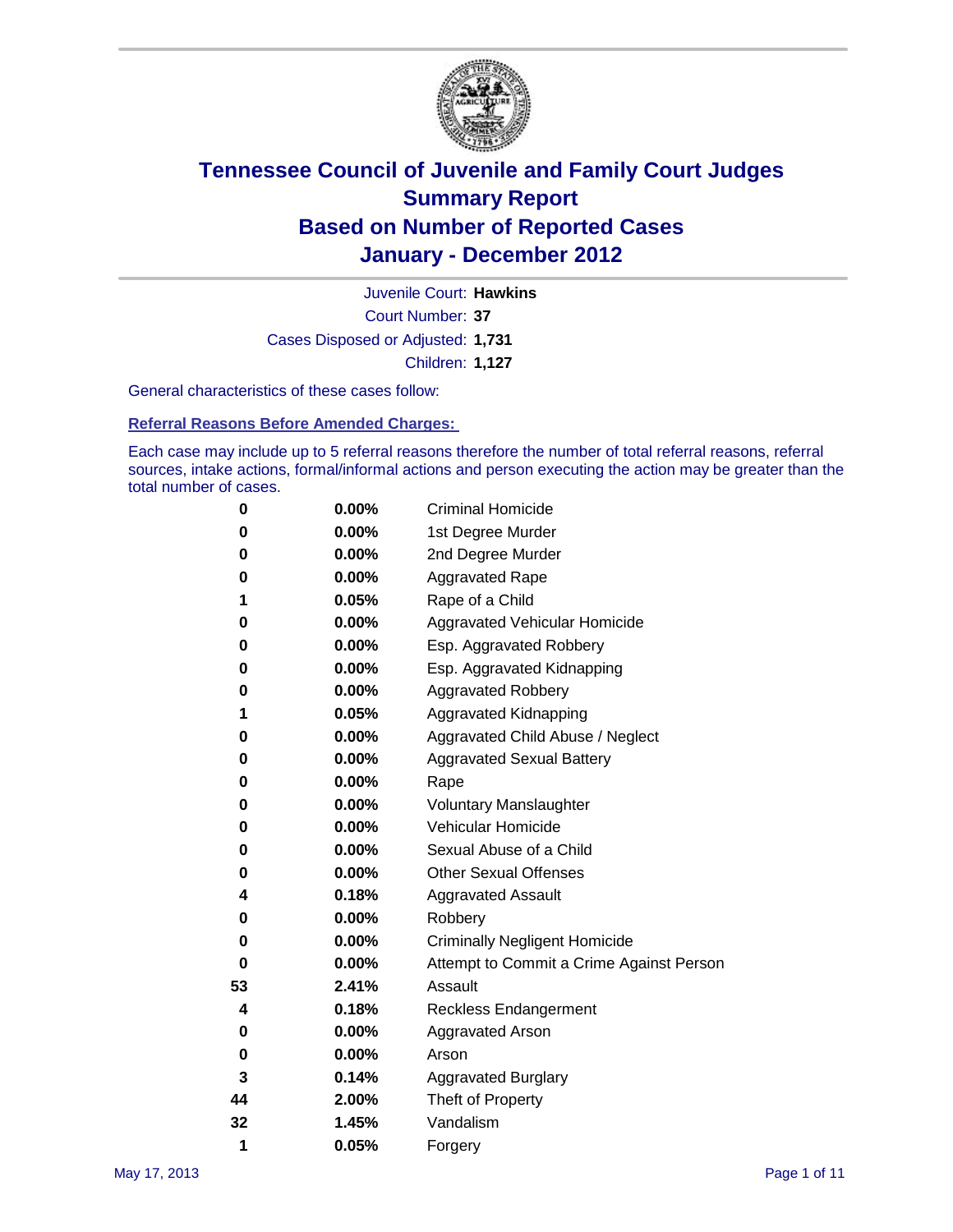

Court Number: **37** Juvenile Court: **Hawkins** Cases Disposed or Adjusted: **1,731** Children: **1,127**

#### **Referral Reasons Before Amended Charges:**

Each case may include up to 5 referral reasons therefore the number of total referral reasons, referral sources, intake actions, formal/informal actions and person executing the action may be greater than the total number of cases.

| $\pmb{0}$    | 0.00%    | <b>Worthless Checks</b>                                     |
|--------------|----------|-------------------------------------------------------------|
| 0            | $0.00\%$ | Illegal Possession / Fraudulent Use of Credit / Debit Cards |
| 16           | 0.73%    | <b>Burglary</b>                                             |
| $\bf{0}$     | $0.00\%$ | Unauthorized Use of a Vehicle                               |
| 0            | $0.00\%$ | <b>Cruelty to Animals</b>                                   |
| $\bf{0}$     | $0.00\%$ | Sale of Controlled Substances                               |
| 66           | 3.00%    | <b>Other Drug Offenses</b>                                  |
| 30           | 1.36%    | Possession of Controlled Substances                         |
| $\bf{0}$     | $0.00\%$ | <b>Criminal Attempt</b>                                     |
| 16           | 0.73%    | Carrying Weapons on School Property                         |
| 1            | 0.05%    | Unlawful Carrying / Possession of a Weapon                  |
| 4            | 0.18%    | <b>Evading Arrest</b>                                       |
| 1            | 0.05%    | Escape                                                      |
| 0            | 0.00%    | Driving Under Influence (DUI)                               |
| 19           | 0.86%    | Possession / Consumption of Alcohol                         |
| $\mathbf 2$  | 0.09%    | Resisting Stop, Frisk, Halt, Arrest or Search               |
| 0            | $0.00\%$ | <b>Aggravated Criminal Trespass</b>                         |
| 5            | 0.23%    | Harassment                                                  |
| 0            | 0.00%    | Failure to Appear                                           |
| 0            | $0.00\%$ | Filing a False Police Report                                |
| $\bf{0}$     | 0.00%    | Criminal Impersonation                                      |
| 38           | 1.72%    | <b>Disorderly Conduct</b>                                   |
| 12           | 0.54%    | <b>Criminal Trespass</b>                                    |
| 5            | 0.23%    | <b>Public Intoxication</b>                                  |
| 0            | $0.00\%$ | Gambling                                                    |
| 137          | 6.22%    | <b>Traffic</b>                                              |
| $\mathbf 0$  | $0.00\%$ | <b>Local Ordinances</b>                                     |
| $\mathbf{2}$ | 0.09%    | Violation of Wildlife Regulations                           |
| $\mathbf{2}$ | 0.09%    | Contempt of Court                                           |
| 75           | 3.40%    | Violation of Probation                                      |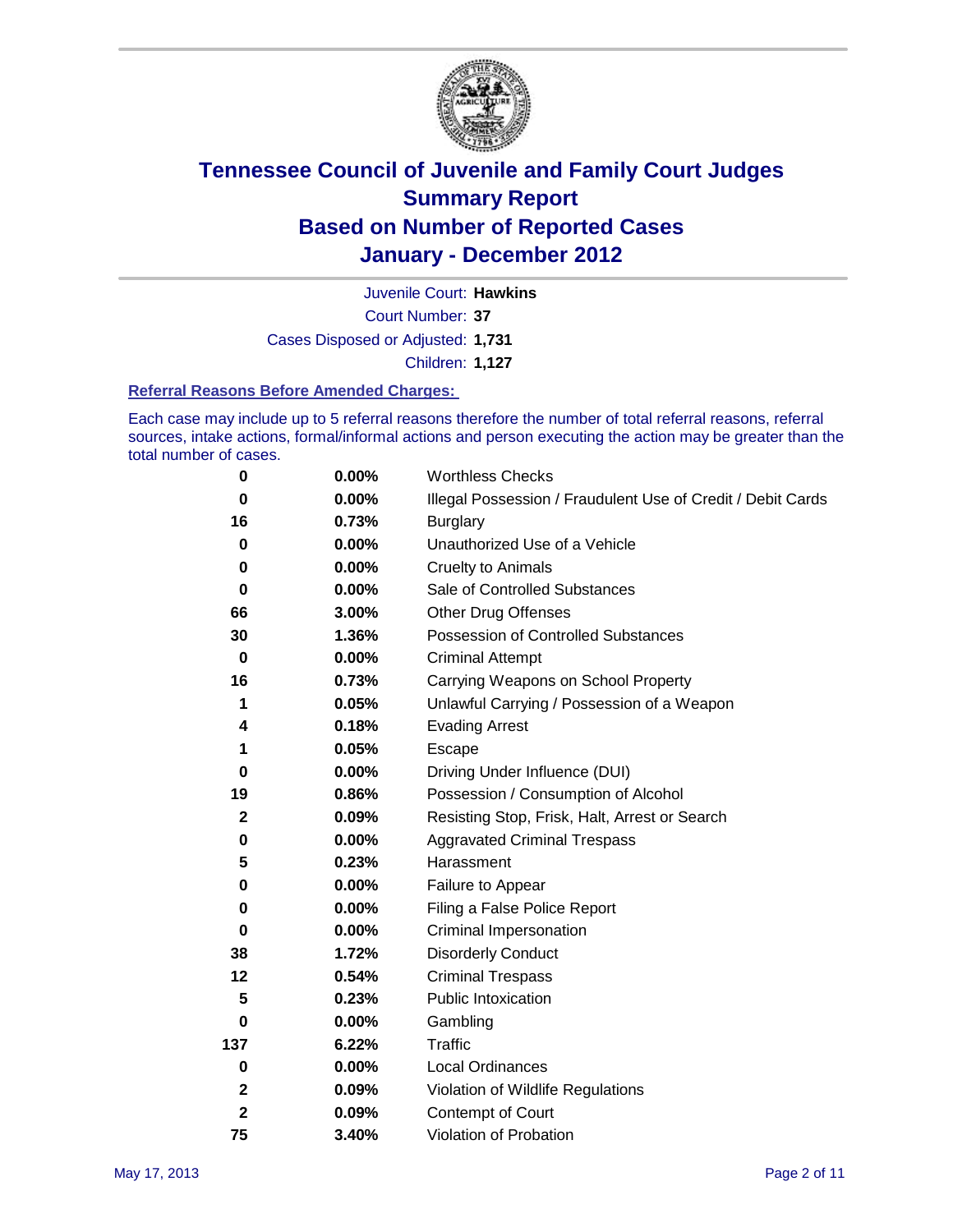

Court Number: **37** Juvenile Court: **Hawkins** Cases Disposed or Adjusted: **1,731** Children: **1,127**

#### **Referral Reasons Before Amended Charges:**

Each case may include up to 5 referral reasons therefore the number of total referral reasons, referral sources, intake actions, formal/informal actions and person executing the action may be greater than the total number of cases.

| 0           | 0.00%    | Violation of Aftercare                 |
|-------------|----------|----------------------------------------|
| 53          | 2.41%    | <b>Unruly Behavior</b>                 |
| 154         | $6.99\%$ | Truancy                                |
| 36          | 1.63%    | In-State Runaway                       |
| $\mathbf 0$ | $0.00\%$ | Out-of-State Runaway                   |
| 66          | 3.00%    | Possession of Tobacco Products         |
| 0           | $0.00\%$ | Violation of a Valid Court Order       |
| 0           | $0.00\%$ | Violation of Curfew                    |
| $\bf{0}$    | $0.00\%$ | <b>Sexually Abused Child</b>           |
| 0           | 0.00%    | <b>Physically Abused Child</b>         |
| 369         | 16.75%   | Dependency / Neglect                   |
| 23          | 1.04%    | <b>Termination of Parental Rights</b>  |
| $\bf{0}$    | 0.00%    | <b>Violation of Pretrial Diversion</b> |
| 0           | 0.00%    | Violation of Informal Adjustment       |
| 3           | 0.14%    | <b>Judicial Review</b>                 |
| 0           | $0.00\%$ | <b>Administrative Review</b>           |
| 72          | 3.27%    | <b>Foster Care Review</b>              |
| 408         | 18.52%   | Custody                                |
| 32          | 1.45%    | Visitation                             |
| 11          | 0.50%    | Paternity / Legitimation               |
| 1           | 0.05%    | <b>Child Support</b>                   |
| 0           | 0.00%    | <b>Request for Medical Treatment</b>   |
| 0           | $0.00\%$ | <b>Consent to Marry</b>                |
| 401         | 18.20%   | Other                                  |
| 2,203       | 100.00%  | <b>Total Referrals</b>                 |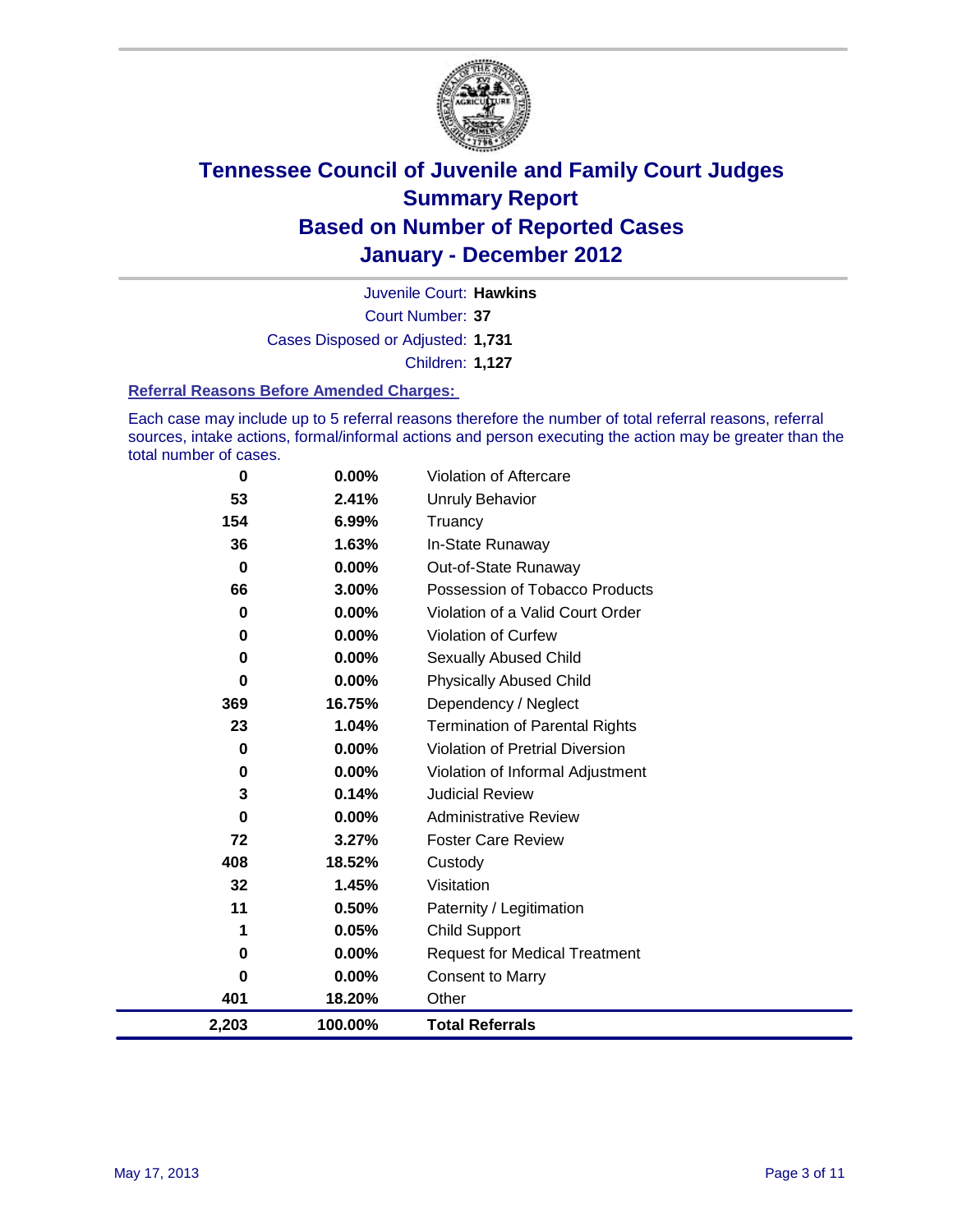

| 2,203                      | 100.00%                           | <b>Total Referral Sources</b>     |  |  |  |
|----------------------------|-----------------------------------|-----------------------------------|--|--|--|
| 69                         | 3.13%                             | Other                             |  |  |  |
| 4                          | 0.18%                             | Unknown                           |  |  |  |
| $\mathbf 0$                | 0.00%                             | Hospital                          |  |  |  |
| 6                          | 0.27%                             | Child & Parent                    |  |  |  |
| 42                         | 1.91%                             | Victim                            |  |  |  |
| 1                          | 0.05%                             | <b>Other Court</b>                |  |  |  |
| 17                         | 0.77%                             | Social Agency                     |  |  |  |
| 67                         | 3.04%                             | <b>Court Staff</b>                |  |  |  |
| 1                          | 0.05%                             | <b>District Attorney's Office</b> |  |  |  |
| 54                         | 2.45%                             | <b>Other State Department</b>     |  |  |  |
| 515                        | 23.38%                            | <b>DCS</b>                        |  |  |  |
| $\bf{0}$                   | 0.00%                             | <b>CSA</b>                        |  |  |  |
| 326                        | 14.80%                            | School                            |  |  |  |
| $\mathbf{2}$               | 0.09%                             | Self                              |  |  |  |
| 345                        | 15.66%                            | <b>Relatives</b>                  |  |  |  |
| 377                        | 17.11%                            | Parents                           |  |  |  |
| 377                        | 17.11%                            | Law Enforcement                   |  |  |  |
| <b>Referral Sources: 1</b> |                                   |                                   |  |  |  |
|                            |                                   | <b>Children: 1,127</b>            |  |  |  |
|                            | Cases Disposed or Adjusted: 1,731 |                                   |  |  |  |
|                            | <b>Court Number: 37</b>           |                                   |  |  |  |
|                            | Juvenile Court: Hawkins           |                                   |  |  |  |
|                            |                                   |                                   |  |  |  |

### **Age of Child at Referral: 2**

| $\bf{0}$ | 0.00%  | Unknown            |
|----------|--------|--------------------|
| 15       | 1.33%  | Ages 19 and Over   |
| 194      | 17.21% | Ages 17 through 18 |
| 248      | 22.01% | Ages 15 through 16 |
| 146      | 12.95% | Ages 13 through 14 |
| 81       | 7.19%  | Ages 11 through 12 |
| 443      | 39.31% | Ages 10 and Under  |
|          |        |                    |

<sup>1</sup> If different than number of Referral Reasons (2203), verify accuracy of your court's data.

One child could be counted in multiple categories, verify accuracy of your court's data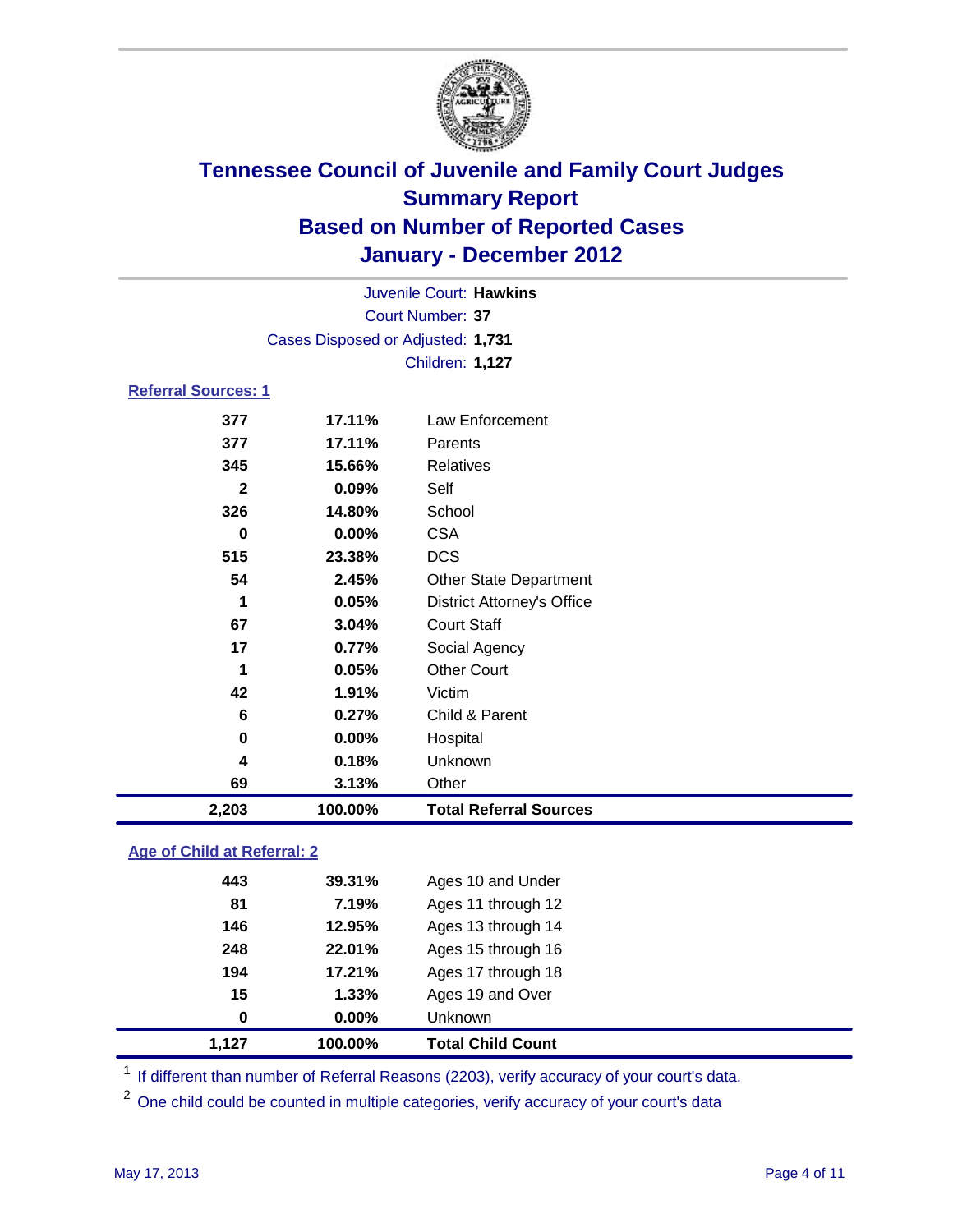

| Juvenile Court: Hawkins                      |                                   |                          |  |  |  |
|----------------------------------------------|-----------------------------------|--------------------------|--|--|--|
| Court Number: 37                             |                                   |                          |  |  |  |
|                                              | Cases Disposed or Adjusted: 1,731 |                          |  |  |  |
|                                              |                                   | <b>Children: 1,127</b>   |  |  |  |
| Sex of Child: 1                              |                                   |                          |  |  |  |
| 614                                          | 54.48%                            | Male                     |  |  |  |
| 513                                          | 45.52%                            | Female                   |  |  |  |
| $\bf{0}$                                     | 0.00%                             | Unknown                  |  |  |  |
| 1,127                                        | 100.00%                           | <b>Total Child Count</b> |  |  |  |
| Race of Child: 1                             |                                   |                          |  |  |  |
| 1,110                                        | 98.49%                            | White                    |  |  |  |
| 6                                            | 0.53%                             | African American         |  |  |  |
| $\bf{0}$                                     | 0.00%                             | Native American          |  |  |  |
| 1                                            | 0.09%                             | Asian                    |  |  |  |
| 3                                            | 0.27%                             | Mixed                    |  |  |  |
| $\overline{7}$                               | 0.62%                             | Unknown                  |  |  |  |
| 1,127                                        | 100.00%                           | <b>Total Child Count</b> |  |  |  |
| <b>Hispanic Origin: 1</b>                    |                                   |                          |  |  |  |
| 9                                            | 0.80%                             | Yes                      |  |  |  |
| 944                                          | 83.76%                            | <b>No</b>                |  |  |  |
| 174                                          | 15.44%                            | Unknown                  |  |  |  |
| 1,127                                        | 100.00%                           | <b>Total Child Count</b> |  |  |  |
| <b>School Enrollment of Children: 1</b>      |                                   |                          |  |  |  |
| 842                                          | 74.71%                            | Yes                      |  |  |  |
| 284                                          | 25.20%                            | <b>No</b>                |  |  |  |
| 1                                            | 0.09%                             | Unknown                  |  |  |  |
| 1,127<br>100.00%<br><b>Total Child Count</b> |                                   |                          |  |  |  |

<sup>1</sup> One child could be counted in multiple categories, verify accuracy of your court's data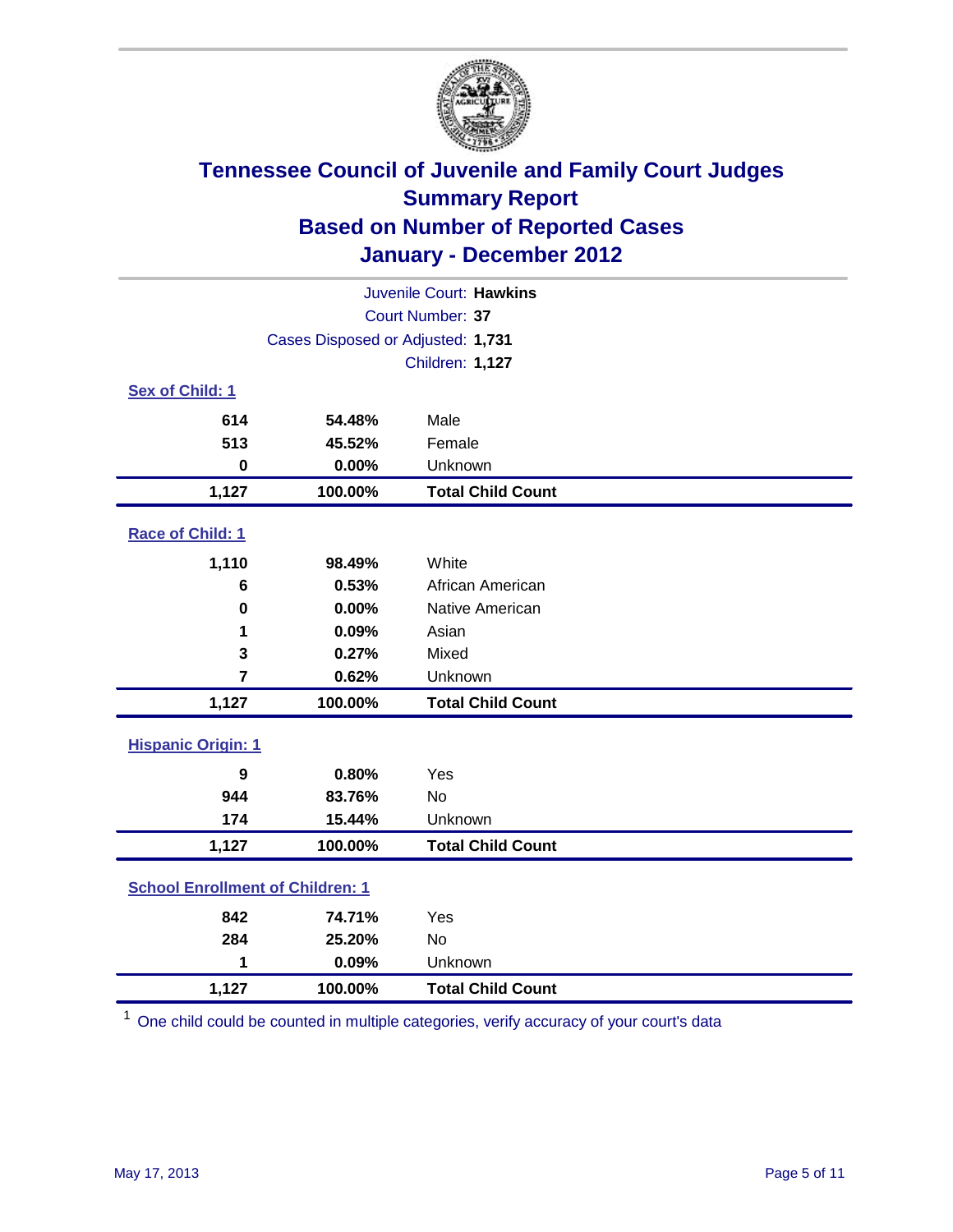

Court Number: **37** Juvenile Court: **Hawkins** Cases Disposed or Adjusted: **1,731** Children: **1,127**

#### **Living Arrangement of Child at Time of Referral: 1**

| 1,127        | 100.00%  | Total Child Count            |
|--------------|----------|------------------------------|
| 35           | 3.11%    | Other                        |
| 11           | 0.98%    | Unknown                      |
| 22           | 1.95%    | Independent                  |
| 0            | $0.00\%$ | In an Institution            |
| $\mathbf{2}$ | 0.18%    | In a Residential Center      |
| $\mathbf{2}$ | 0.18%    | In a Group Home              |
| 58           | 5.15%    | With Foster Family           |
| 2            | 0.18%    | With Adoptive Parents        |
| 299          | 26.53%   | <b>With Relatives</b>        |
| 143          | 12.69%   | With Father                  |
| 323          | 28.66%   | <b>With Mother</b>           |
| 32           | 2.84%    | With Mother and Stepfather   |
| 8            | 0.71%    | With Father and Stepmother   |
| 190          | 16.86%   | With Both Biological Parents |
|              |          |                              |

### **Type of Detention: 2**

| 1.731        | 100.00%  | <b>Total Detention Count</b> |
|--------------|----------|------------------------------|
| $\bf{0}$     | $0.00\%$ | Other                        |
| 1,656        | 95.67%   | Does Not Apply               |
| 0            | $0.00\%$ | Unknown                      |
| 0            | $0.00\%$ | <b>Psychiatric Hospital</b>  |
| 0            | 0.00%    | Jail - No Separation         |
| 0            | $0.00\%$ | Jail - Partial Separation    |
| 0            | 0.00%    | Jail - Complete Separation   |
| 73           | 4.22%    | Juvenile Detention Facility  |
| $\mathbf{2}$ | 0.12%    | Non-Secure Placement         |
|              |          |                              |

<sup>1</sup> One child could be counted in multiple categories, verify accuracy of your court's data

<sup>2</sup> If different than number of Cases (1731) verify accuracy of your court's data.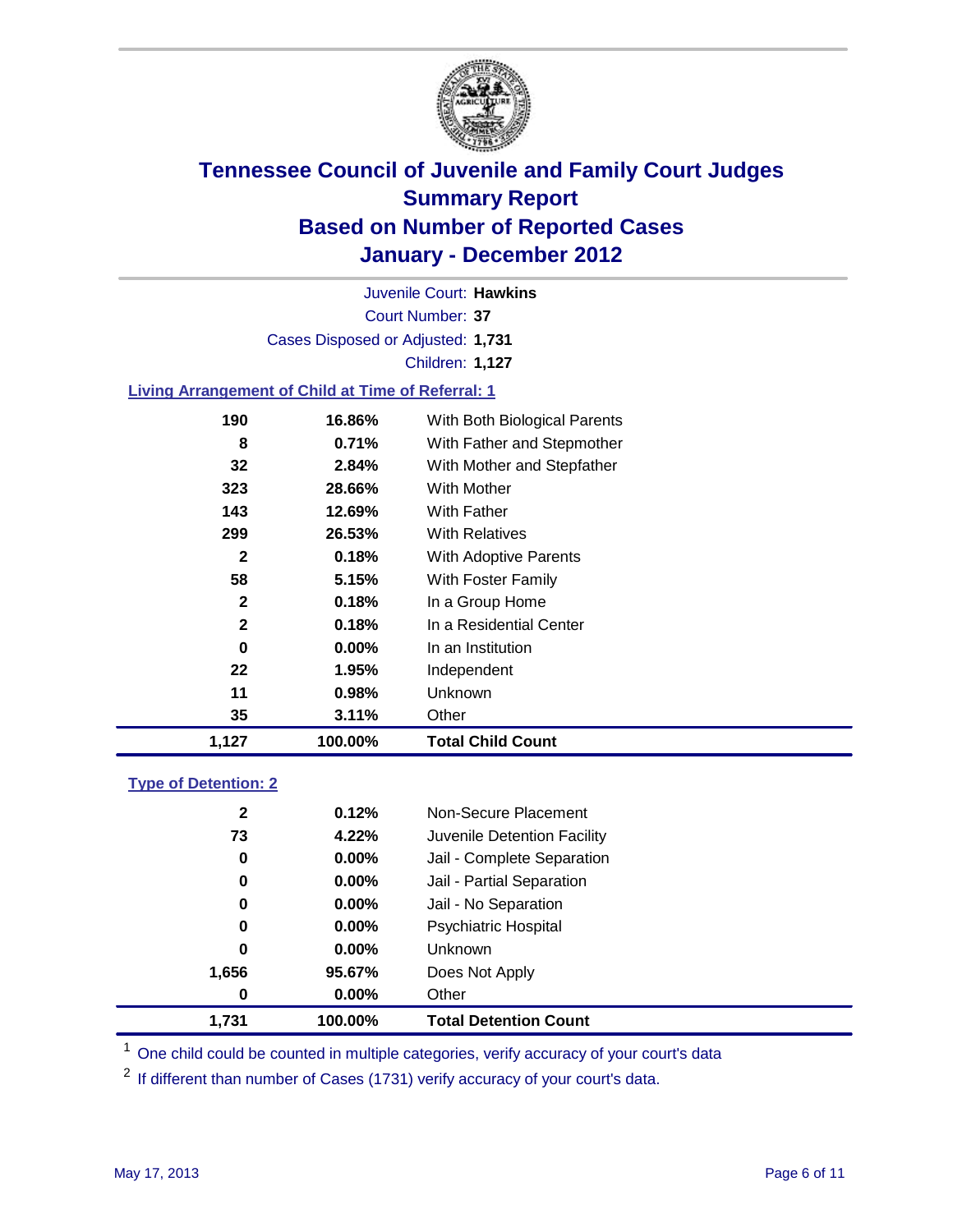

|                                                    | Juvenile Court: Hawkins                       |                                     |  |  |  |
|----------------------------------------------------|-----------------------------------------------|-------------------------------------|--|--|--|
|                                                    | Court Number: 37                              |                                     |  |  |  |
|                                                    | Cases Disposed or Adjusted: 1,731             |                                     |  |  |  |
|                                                    |                                               | Children: 1,127                     |  |  |  |
| <b>Placement After Secure Detention Hearing: 1</b> |                                               |                                     |  |  |  |
| 56                                                 | 3.24%<br>Returned to Prior Living Arrangement |                                     |  |  |  |
| 8                                                  | 0.46%                                         | Juvenile Detention Facility         |  |  |  |
| 0                                                  | 0.00%                                         | Jail                                |  |  |  |
| 5                                                  | 0.29%                                         | Shelter / Group Home                |  |  |  |
| 0                                                  | 0.00%                                         | <b>Foster Family Home</b>           |  |  |  |
| 0                                                  | 0.00%                                         | Psychiatric Hospital                |  |  |  |
| 1                                                  | 0.06%                                         | <b>Unknown</b>                      |  |  |  |
| 1,659                                              | 95.84%                                        | Does Not Apply                      |  |  |  |
| $\mathbf 2$                                        | 0.12%                                         | Other                               |  |  |  |
| 1,731                                              | 100.00%                                       | <b>Total Placement Count</b>        |  |  |  |
|                                                    |                                               |                                     |  |  |  |
| <b>Intake Actions: 2</b>                           |                                               |                                     |  |  |  |
| 1,594                                              | 72.36%                                        | <b>Petition Filed</b>               |  |  |  |
| 166                                                | 7.54%                                         | <b>Motion Filed</b>                 |  |  |  |
| 158                                                | 7.17%                                         | <b>Citation Processed</b>           |  |  |  |
| 0                                                  | 0.00%                                         | Notification of Paternity Processed |  |  |  |
| 0                                                  | 0.00%                                         | Scheduling of Judicial Review       |  |  |  |
| 0                                                  | 0.00%                                         | Scheduling of Administrative Review |  |  |  |
| 0                                                  | 0.00%                                         | Scheduling of Foster Care Review    |  |  |  |
| 0                                                  | 0.00%                                         | Unknown                             |  |  |  |
| 0                                                  | 0.00%                                         | Does Not Apply                      |  |  |  |
| 285                                                | 12.94%                                        | Other                               |  |  |  |
| 2,203                                              | 100.00%                                       | <b>Total Intake Count</b>           |  |  |  |

<sup>1</sup> If different than number of Cases (1731) verify accuracy of your court's data.

<sup>2</sup> If different than number of Referral Reasons (2203), verify accuracy of your court's data.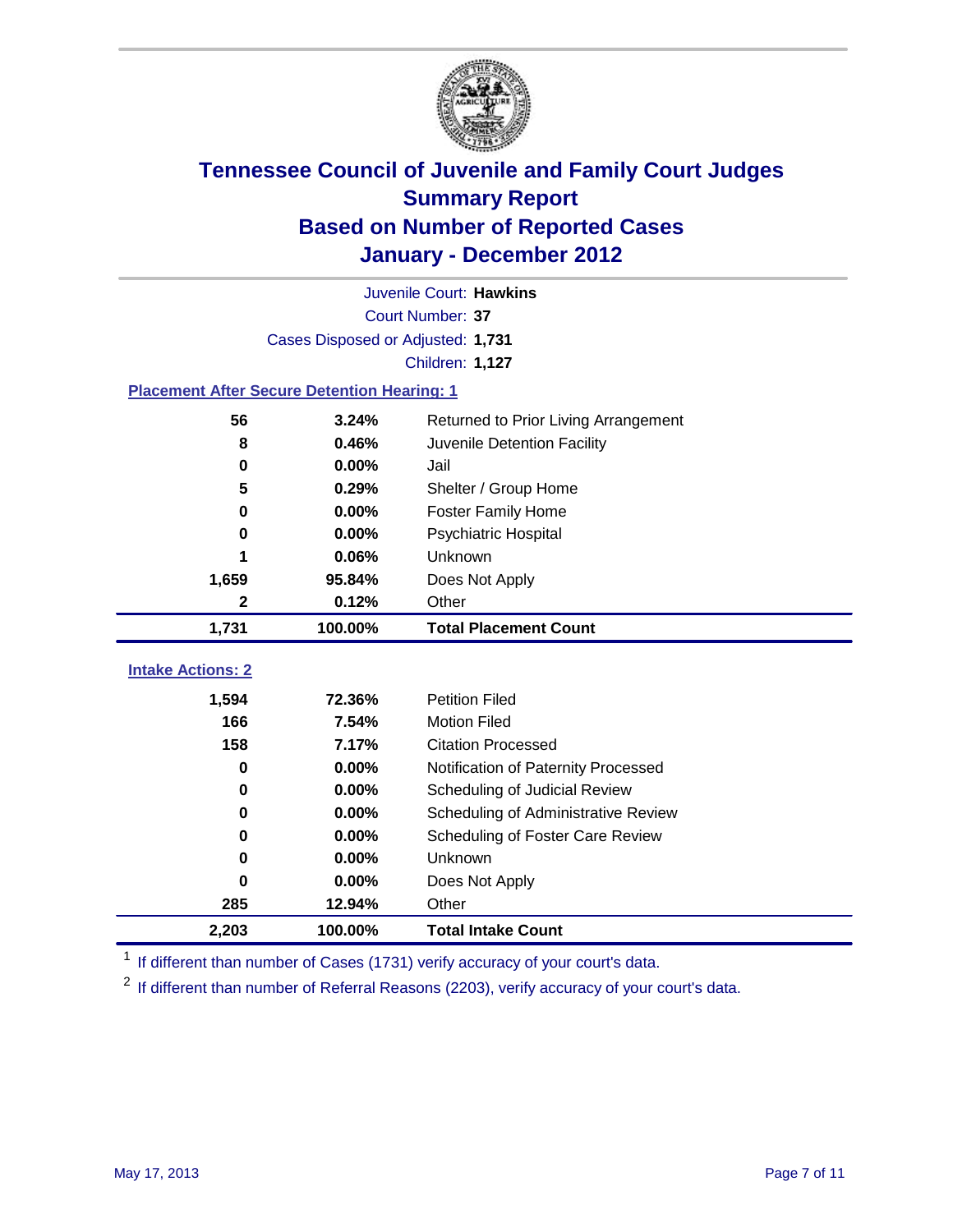

Court Number: **37** Juvenile Court: **Hawkins** Cases Disposed or Adjusted: **1,731** Children: **1,127**

#### **Last Grade Completed by Child: 1**

| 235                                     | 20.85%  | Too Young for School         |  |
|-----------------------------------------|---------|------------------------------|--|
| 19                                      | 1.69%   | Preschool                    |  |
| 33                                      | 2.93%   | Kindergarten                 |  |
| 45                                      | 3.99%   | 1st Grade                    |  |
| 29                                      | 2.57%   | 2nd Grade                    |  |
| 41                                      | 3.64%   | 3rd Grade                    |  |
| 45                                      | 3.99%   | 4th Grade                    |  |
| 27                                      | 2.40%   | 5th Grade                    |  |
| 45                                      | 3.99%   | 6th Grade                    |  |
| 81                                      | 7.19%   | 7th Grade                    |  |
| 86                                      | 7.63%   | 8th Grade                    |  |
| 122                                     | 10.83%  | 9th Grade                    |  |
| 143                                     | 12.69%  | 10th Grade                   |  |
| 128                                     | 11.36%  | 11th Grade                   |  |
| 3                                       | 0.27%   | 12th Grade                   |  |
| $\mathbf{2}$                            | 0.18%   | Non-Graded Special Ed        |  |
| $\overline{\mathbf{2}}$                 | 0.18%   | <b>GED</b>                   |  |
| 23                                      | 2.04%   | Graduated                    |  |
| 11                                      | 0.98%   | <b>Never Attended School</b> |  |
| $6\phantom{1}6$                         | 0.53%   | Unknown                      |  |
| 1                                       | 0.09%   | Other                        |  |
| 1,127                                   | 100.00% | <b>Total Child Count</b>     |  |
|                                         |         |                              |  |
| <b>Enrolled in Special Education: 1</b> |         |                              |  |
| 29                                      | 2.57%   | Yes                          |  |

|       | $0.27\%$ | Unknown                  |
|-------|----------|--------------------------|
| 1.127 | 100.00%  | <b>Total Child Count</b> |

One child could be counted in multiple categories, verify accuracy of your court's data

**1,095 97.16%** No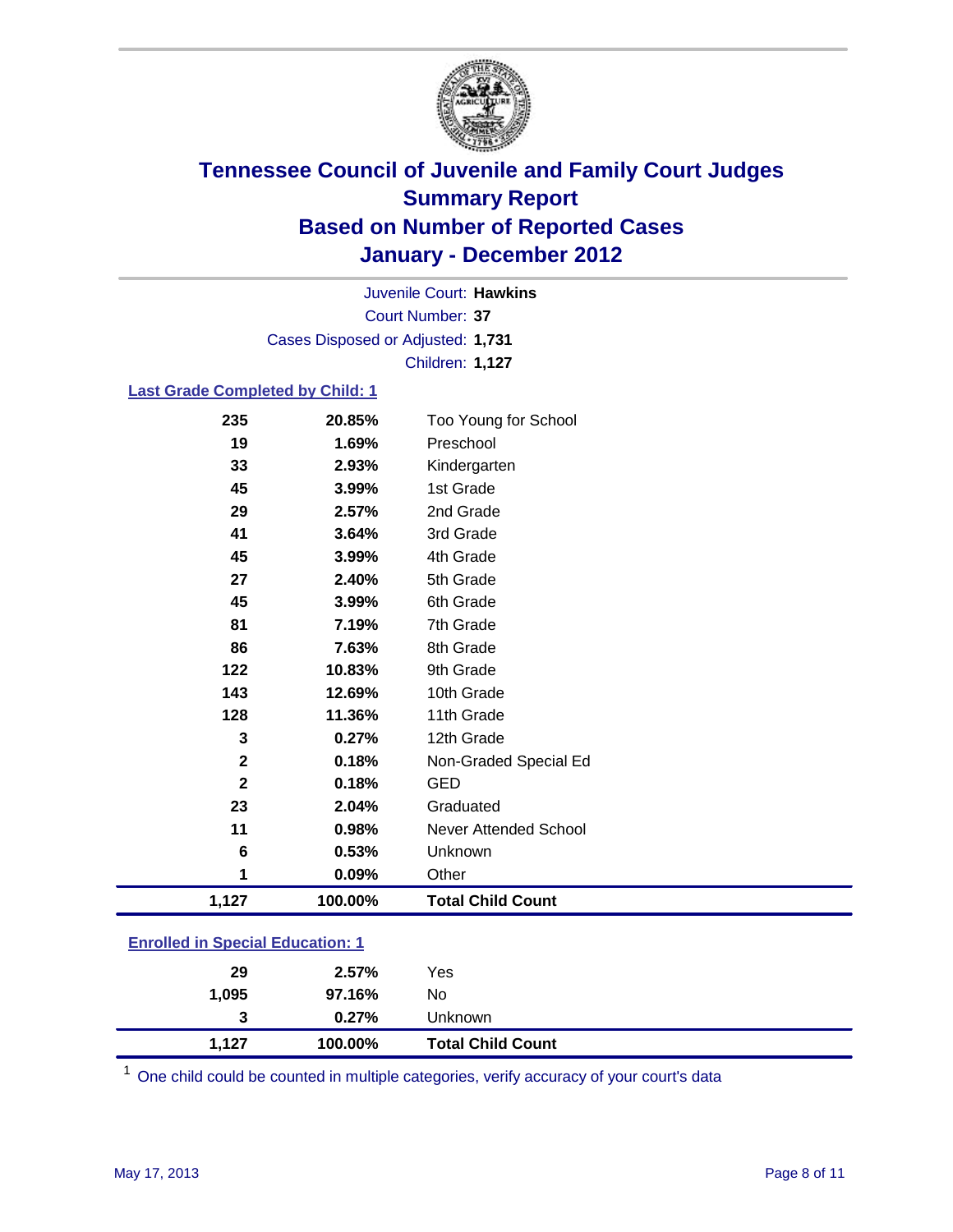

| Juvenile Court: Hawkins      |                                   |                           |  |  |  |
|------------------------------|-----------------------------------|---------------------------|--|--|--|
|                              | Court Number: 37                  |                           |  |  |  |
|                              | Cases Disposed or Adjusted: 1,731 |                           |  |  |  |
|                              | Children: 1,127                   |                           |  |  |  |
| <b>Action Executed By: 1</b> |                                   |                           |  |  |  |
| 1,958                        | 88.88%                            | Judge                     |  |  |  |
| 1                            | 0.05%                             | Magistrate                |  |  |  |
| 238                          | 10.80%                            | <b>YSO</b>                |  |  |  |
| 6                            | 0.27%                             | Other                     |  |  |  |
| 0                            | 0.00%                             | Unknown                   |  |  |  |
| 2,203                        | 100.00%                           | <b>Total Action Count</b> |  |  |  |

### **Formal / Informal Actions: 1**

| 93    | 4.22%    | Dismissed                                        |
|-------|----------|--------------------------------------------------|
| 1     | 0.05%    | Retired / Nolle Prosequi                         |
| 496   | 22.51%   | <b>Complaint Substantiated Delinquent</b>        |
| 46    | 2.09%    | <b>Complaint Substantiated Status Offender</b>   |
| 5     | 0.23%    | <b>Complaint Substantiated Dependent/Neglect</b> |
| 0     | 0.00%    | <b>Complaint Substantiated Abused</b>            |
| 0     | $0.00\%$ | <b>Complaint Substantiated Mentally III</b>      |
| 232   | 10.53%   | Informal Adjustment                              |
| 68    | 3.09%    | <b>Pretrial Diversion</b>                        |
| 0     | $0.00\%$ | <b>Transfer to Adult Court Hearing</b>           |
| 0     | $0.00\%$ | Charges Cleared by Transfer to Adult Court       |
| 1,220 | 55.38%   | Special Proceeding                               |
| 1     | 0.05%    | <b>Review Concluded</b>                          |
| 34    | 1.54%    | Case Held Open                                   |
| 7     | 0.32%    | Other                                            |
| 0     | $0.00\%$ | <b>Unknown</b>                                   |
| 2,203 | 100.00%  | <b>Total Action Count</b>                        |

<sup>1</sup> If different than number of Referral Reasons (2203), verify accuracy of your court's data.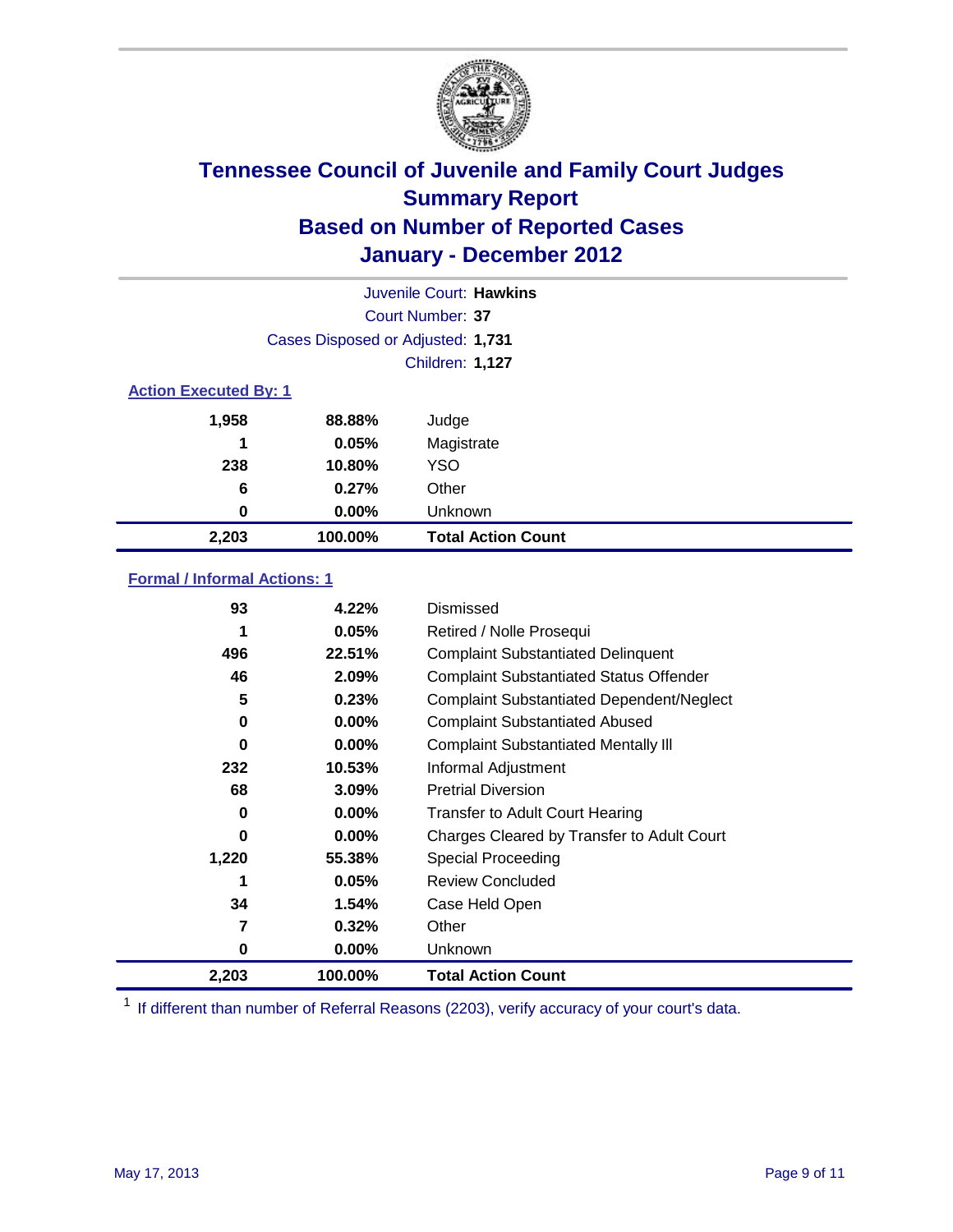

|                       |                                                       | Juvenile Court: Hawkins                              |
|-----------------------|-------------------------------------------------------|------------------------------------------------------|
|                       |                                                       | <b>Court Number: 37</b>                              |
|                       | Cases Disposed or Adjusted: 1,731                     |                                                      |
|                       |                                                       | Children: 1,127                                      |
| <b>Case Outcomes:</b> | There can be multiple outcomes for one child or case. |                                                      |
| 121                   | 3.79%                                                 | <b>Case Dismissed</b>                                |
| 0                     | 0.00%                                                 | Case Retired or Nolle Prosequi                       |
| 12                    | 0.38%                                                 | Warned / Counseled                                   |
| 35                    | 1.10%                                                 | <b>Held Open For Review</b>                          |
| 0                     | 0.00%                                                 | Supervision / Probation to Juvenile Court            |
| 2                     | 0.06%                                                 | <b>Probation to Parents</b>                          |
| 1                     | 0.03%                                                 | Referral to Another Entity for Supervision / Service |
| 39                    | 1.22%                                                 | Referred for Mental Health Counseling                |
| 34                    | 1.06%                                                 | Referred for Alcohol and Drug Counseling             |
| 0                     | 0.00%                                                 | <b>Referred to Alternative School</b>                |
| 0                     | 0.00%                                                 | Referred to Private Child Agency                     |
| 81                    | 2.54%                                                 | Referred to Defensive Driving School                 |
| 0                     | 0.00%                                                 | Referred to Alcohol Safety School                    |
| 3                     | 0.09%                                                 | Referred to Juvenile Court Education-Based Program   |
| 4                     | 0.13%                                                 | Driver's License Held Informally                     |
| 0                     | 0.00%                                                 | <b>Voluntary Placement with DMHMR</b>                |
| 0                     | 0.00%                                                 | <b>Private Mental Health Placement</b>               |
| 0                     | 0.00%                                                 | <b>Private MR Placement</b>                          |
| 0                     | 0.00%                                                 | Placement with City/County Agency/Facility           |
| 0                     | 0.00%                                                 | Placement with Relative / Other Individual           |
| 339                   | 10.61%                                                | Fine                                                 |
| 251                   | 7.86%                                                 | <b>Public Service</b>                                |
| 34                    | 1.06%                                                 | Restitution                                          |
| $\mathbf{2}$          | 0.06%                                                 | <b>Runaway Returned</b>                              |
| 106                   | 3.32%                                                 | No Contact Order                                     |
| 0                     | 0.00%                                                 | Injunction Other than No Contact Order               |
| 8                     | 0.25%                                                 | <b>House Arrest</b>                                  |
| 0                     | 0.00%                                                 | <b>Court Defined Curfew</b>                          |
| 0                     | 0.00%                                                 | Dismissed from Informal Adjustment                   |
| 1                     | 0.03%                                                 | <b>Dismissed from Pretrial Diversion</b>             |
| 0                     | 0.00%                                                 | Released from Probation                              |
| 0                     | 0.00%                                                 | <b>Transferred to Adult Court</b>                    |
| 0                     | $0.00\%$                                              | <b>DMHMR Involuntary Commitment</b>                  |